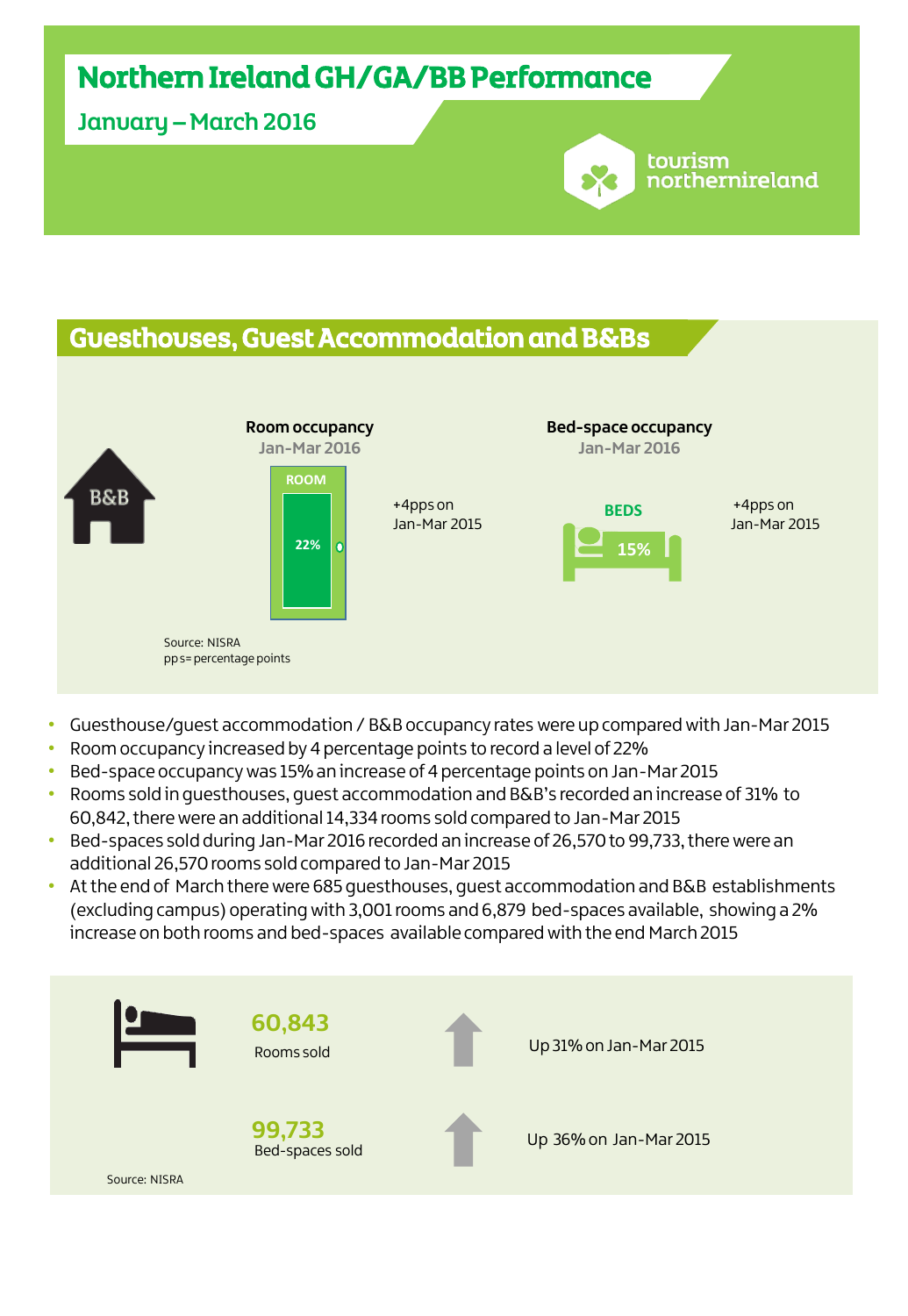#### **Trends in GH/GA/BB rooms sold and GH/GA/BB room stock availability**

- The following chart shows both available room capacity and the estimated number of GH/GA/BB rooms sold in Northern Ireland during the Jan-Mar period between 2000-2016. Following significant declines, the capacity has remained relatively stable since 2008
- At end March 2016, there were 3,001 rooms and 6,879 bed-spaces available in guesthouses, guest accommodation and B&Bs (excluding campus) across Northern Ireland, a decrease of 27% in room stock and 25% in bed-space stock compared to year end 2000



Source: Rooms sold 2000-2009 Tourism NI 2010-2016 NISRA

Stock 2000- 2016 Tourism NI (note: capacity is based on end March and grossed up by number days available for the period Jan-Mar)

|                                                         | 2012        |                          | 2013        |                          | 2014            |                          | 2015        |                          | 2016        |                          | Change<br>2015/2016* |                          |
|---------------------------------------------------------|-------------|--------------------------|-------------|--------------------------|-----------------|--------------------------|-------------|--------------------------|-------------|--------------------------|----------------------|--------------------------|
| Room and bed-<br>space<br>occupancy by<br>price Jan-Sep | Room<br>(%) | Bed-<br>space<br>$+$ (%) | Room<br>(%) | Bed-<br>space<br>$+$ (%) | Room<br>$(\% )$ | Bed-<br>space<br>$t$ (%) | Room<br>(%) | Bed-<br>space<br>$t$ (%) | Room<br>(%) | Bed-<br>space<br>$t$ (%) | Room<br>(%)          | Bed-<br>space<br>$t$ (%) |
| $<$ £20                                                 | #           | #                        | #           | #                        | #               | #                        | #           | #                        | #           | #                        | #                    | #                        |
| £20-£29.99                                              | #           | #                        | 34          | 22                       | 20              | 10                       | 14          | $\overline{7}$           | 8           | 5                        | $-6$                 | $-3$                     |
| $£30+$                                                  | #           | #                        | 23          | 16                       | 16              | 11                       | 20          | 13                       | 23          | 16                       | $+3$                 | $+4$                     |
| Total‡                                                  | $\sharp$    | $\sharp$                 | 24          | 16                       | 17              | 11                       | 17          | 11                       | 22          | 15                       | $+4$                 | $+4$                     |

#### **GH/GA/BB performance by price (per person per night), January – March 2016**

- During Jan-Mar 2016 guesthouses, guest accommodation and B&Bs priced £30 and over experienced a 3 percentage point increase in room occupancy and a 4 percentage point increase in bed-space occupancy
- Guesthouses, guest accommodation and B&Bs priced £20-£29.99 recorded a 6 percentage point decrease in room occupancy and a 4 percentage point decrease in bed-space occupancy
- The sample size for those priced less than £20 was too small to provide a reliable estimate
- There is a disparity across price ranges, however the majority of establishments would fall into the highest price bracket resulting in more sales

Source: NISRA

# Sample size too small to provide a reliable estimate

‡ Total includes those priced less than £20

<sup>\*</sup> Differences between years are calculated on unrounded figures

<sup>†</sup> Figures have been calculated excluding hotels who have not provided the appropriate breakdown of information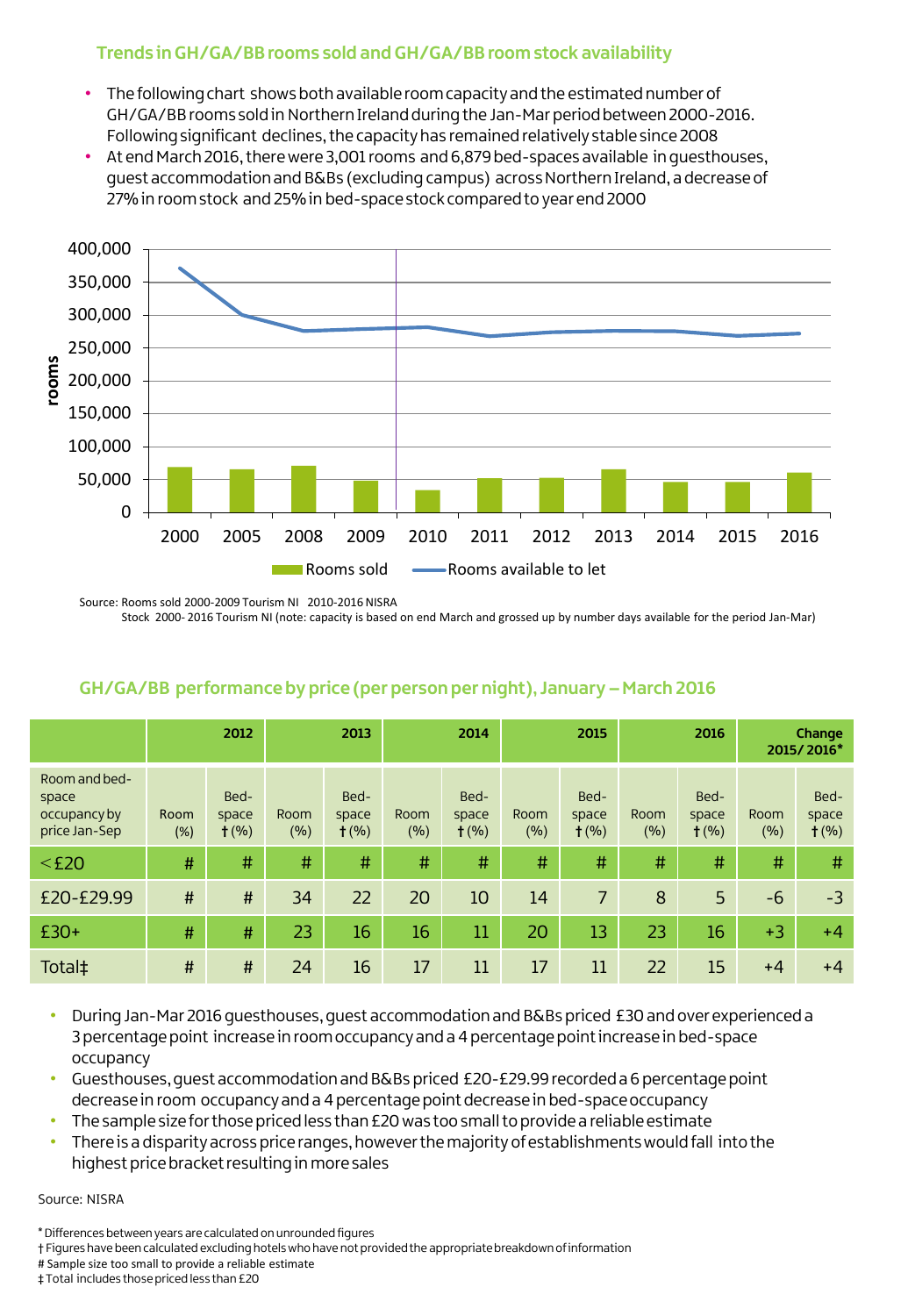### **GH/GA/BB by Local Government District, January – March 2016**

- Performance varied across Northern Ireland Local Government Districts
- The Lisburn and Castlereagh City and Mid and East Antrim Districts recorded the highest room occupancy of 32%
- The Newry, Mourne and Down District recorded the lowest room occupancy of 14%, albeit showing increases in room and bed-space occupancy of 3 and 4 percentage points respectively
- Guesthouses, guest accommodation and B&Bs in Antrim and Newtownabbey and Mid Ulster were the only Districts to experience declines in room and bed-space occupancy
- The Armagh City, Banbridge and Craigavon District room occupancy increased by 10 percentage points to record a room occupancy of 27%, the highest level recorded for this District for sometime
- The Fermanagh and Omagh District room (25%) occupancy remained consistent with the same period last year while bed-space occupancy increased by 2 percentage points, suggesting more multiple occupancy of rooms
- Guesthouses, guest accommodation and B&Bs in the Ards and North Down District recorded a room occupancy of 16% and bed-space occupancy of 10%, an increase of 4 and 2 percentage points respectively
- The Causeway Coast and Glens experienced a 7 percentage point increase in room (19%) occupancy and a 6 percentage point increase in bed-space (15%) occupancy

|                                                   | 2013           |                          | 2014           |                          |             | 2015                     |             | 2016                     | Change<br>2015/2016* |                        |
|---------------------------------------------------|----------------|--------------------------|----------------|--------------------------|-------------|--------------------------|-------------|--------------------------|----------------------|------------------------|
|                                                   | Room<br>(%)    | Bed-<br>space<br>$t$ (%) | Room<br>(%)    | Bed-<br>space<br>$t$ (%) | Room<br>(%) | Bed-<br>space<br>$t$ (%) | Room<br>(%) | Bed-<br>space<br>$t$ (%) | Room<br>(pps)        | Bed-<br>space<br>(pps) |
| Antrim and<br>Newtownabbey                        | $\#$           | #                        | #              | $\#$                     | 18          | 12                       | 15          | 10                       | $-3$                 | $-2$                   |
| <b>Ards and North</b><br>Down                     | $\overline{4}$ | $\overline{3}$           | 21             | 14                       | 13          | 9                        | 16          | 10                       | $+4$                 | $+2$                   |
| Armagh City,<br><b>Banbridge and</b><br>Craigavon | 13             | 9                        | 11             | $\overline{7}$           | 17          | 11                       | 27          | 18                       | $+10$                | $+7$                   |
| <b>Belfast City</b>                               | $\#$           | $\#$                     | $\#$           | $\#$                     | #           | $\#$                     | $\sharp$    | $\sharp$                 | $\#$                 | #                      |
| <b>Causeway Coast</b><br>and Glens                | 15             | 12                       | 18             | 13                       | 12          | 9                        | 19          | 15                       | $+7$                 | $+6$                   |
| Derry City and<br>Strabane                        | $\overline{7}$ | $\overline{4}$           | 10             | $\overline{7}$           | 16          | 14                       | $\#$        | #                        | #                    | #                      |
| Fermanagh and<br>Omagh                            | 17             | 12                       | 15             | 8                        | 25          | 16                       | 25          | 18                       | $\overline{0}$       | $+2$                   |
| <b>Lisburn</b> and<br>Castlereagh City            | 24             | 16                       | 24             | 12                       | 23          | 14                       | 32          | 19                       | $+9$                 | $+6$                   |
| <b>Midand East</b><br>Antrim                      | 18             | 11                       | $\overline{7}$ | 3                        | 31          | 20                       | 32          | 27                       | $+2$                 | $+7$                   |
| Mid Ulster                                        | 36             | 27                       | 10             | $\overline{7}$           | 29          | 19                       | 27          | 14                       | $-3$                 | $-5$                   |
| Newry, Mourne<br>and Down                         | 14             | 12                       | 17             | 12                       | 12          | $\overline{7}$           | 14          | 11                       | $+3$                 | $+4$                   |
| All Hotels‡                                       | 24             | 16                       | 17             | 11                       | 17          | 11                       | 22          | 15                       | $+4$                 | $+4$                   |

Source: NISRA

\* Differences between years are calculated on unrounded figures

†Figures have been calculated excluding hotels who have not provided the appropriate breakdown of information

# Sample size too small to provide a reliable estimate ‡ Total includes Belfast & Castlereagh